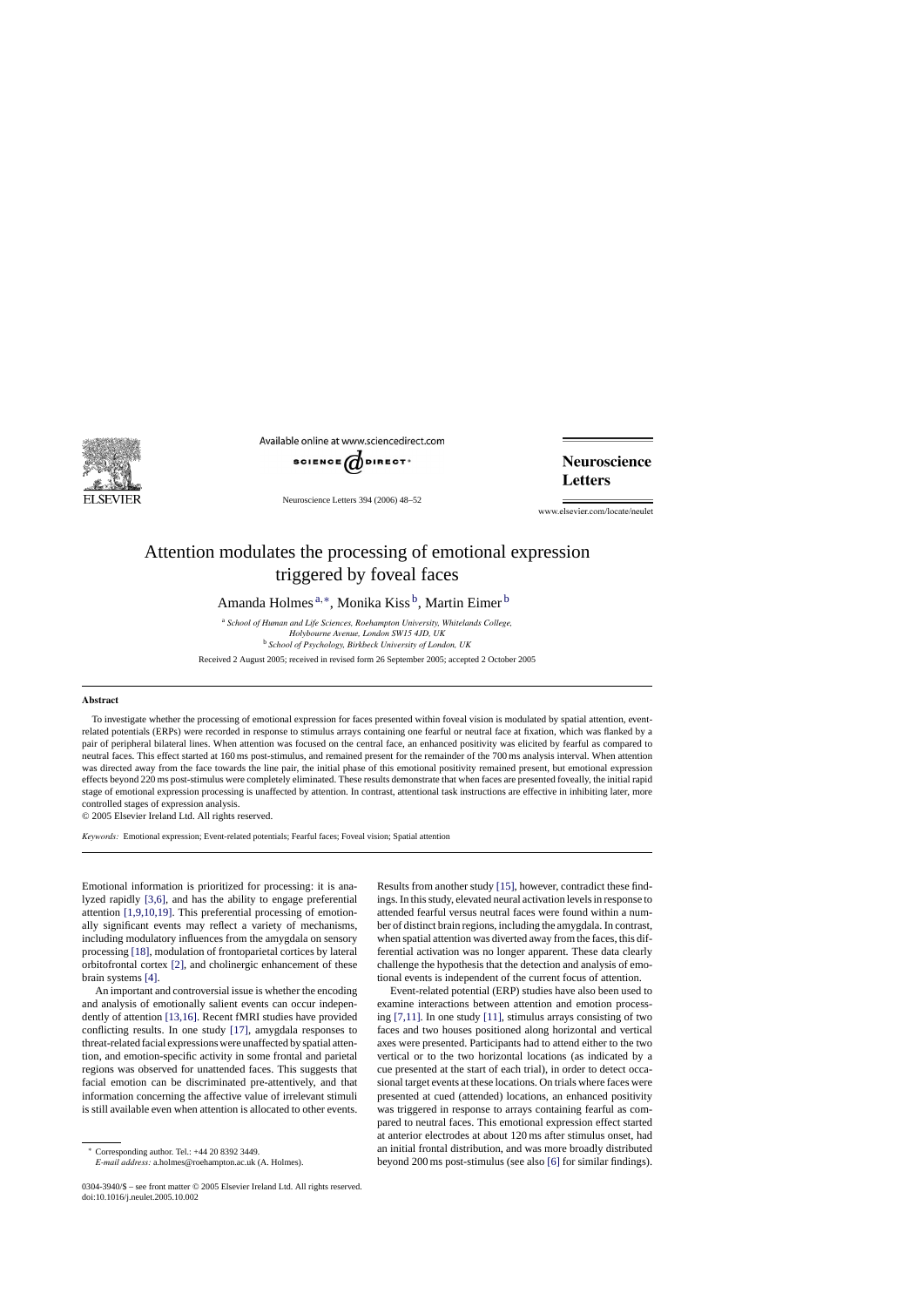In marked contrast, when faces were presented at uncued locations, and attention was directed to the location of houses instead, these emotional expression effects were entirely eliminated. Similar findings were obtained in a second study [\[7\]. I](#page-4-0)n different blocks, participants directed their attention either towards a pair of peripheral faces in order to judge their emotional expression, or towards a centrally presented pair of vertical lines in order to judge their length, and ignored the other stimulus in the display (lines in the Faces task, and faces in the Lines task). Different facial expressions (anger, disgust, fear, happiness, sadness, surprise) were presented in separate blocks. When emotional faces were task-relevant, an enhanced positivity to emotional relative to neutral faces was elicited. Although starting slightly later (at about 160 ms post-stimulus), the distribution of this emotional positivity was similar to previous studies [\[6,11\].](#page-4-0) However, in blocks where participants directed their attention to the central lines while ignoring lateral faces, these emotional expression effects on ERP waveforms were no longer present.

These ERP results are largely consistent with the fMRI findings of Pessoa et al. [\[15\]](#page-4-0) by revealing a strong interaction between emotion and attention. One possible explanation for the discrepancies between these findings and those of Vuilleumier et al. [\[17\]](#page-4-0) is that the attentional filtering of task-irrelevant information may have been more efficient in the former studies, leading to the elimination of emotion-specific effects. By contrast, in the Vuilleumier et al. [\[17\]](#page-4-0) study, the gating of information may have been incomplete, and thus emotional expression effects of task-irrelevant information remained present. Pessoa et al. [\[14\]](#page-4-0) have suggested that the attentional task in the Vuilleumier et al. [\[17\]](#page-4-0) study may have been less demanding than in their own experiments. It would therefore seem likely that to-be-ignored emotional information can still be processed, albeit in attenuated fashion, when the performance of an attentional task is relatively easy, and spare processing capacity remains available, thus resulting in incomplete attentional gating of task-irrelevant information (see [\[13,14\]\).](#page-4-0)

The aim of the present ERP study was to further investigate the role of spatial attention for the processing of emotional faces under conditions where these faces should be hard to ignore. More specifically, we investigated whether ERP emotional expression effects are still affected by attentional task instructions when fearful or neutral faces are presented at fixation. The design of the present experiment was similar to the task employed by Eimer et al. [\[7\],](#page-4-0) in that participants were required to focus their attention either on faces while ignoring simultaneously presented pairs of vertical lines (Faces task), or to attend to these lines while ignoring faces (Lines task). The main difference was that faces were not presented peripherally, but at fixation, and were flanked by a pair of bilateral vertical lines that were either identical or different in length. In the Faces task, participants had to detect immediate repetitions of identical faces (which could be either fearful or neutral) across successive trials. In the Lines task, they had to detect immediate repetitions of identical line pairs across trials, and to ignore the central fearful or neutral faces.

ERPs triggered on trials containing a fearful face were compared to ERPs elicited on trials where a neutral face was present, separately for the Faces task and the Lines task. Since faces were always located at central fixation, they should be harder to ignore even when participants are instructed to monitor the line stimuli, as compared to our previous studies where faces were presented at peripheral locations [\[7,11\].](#page-4-0) The critical question was whether there would still be systematic differences in emotional expression effects on ERP waveforms between the Faces and the Lines task. If the emotional expression of faces at fixation was always processed fully regardless of attentional task instructions, emotional expression effects should be equivalent for both tasks. In contrast, if the instruction to direct attention away from these faces towards the laterally presented lines interfered with the processing of emotional expression, these effects should be attenuated or possibly even completely absent in the Lines task.

Twelve paid volunteers (four males, eight females), aged 18–41 years (mean age: 31 years) participated in the experiment. All subjects were right-handed and had normal or corrected-tonormal vision.

Subjects were seated in a dimly lit sound attenuated cabin, with response buttons under their left and right hands. All stimuli were presented on a computer screen in front of a black background at a viewing distance of 70 cm. Face stimuli were photographs of faces of 10 different individuals, all taken from a standard set of pictures of facial affect [\[8\]. F](#page-4-0)acial expression was either fearful or neutral. Faces covered a visual angle of about  $8.6° \times 5.7°$ , and were presented at fixation together with a pair of grey vertical lines (0.2◦ width). These lines were presented to the left and right of the central face at an eccentricity of 4.0◦ (see Fig. 1). Two different line lengths were used. Short and long lines covered a visual angle of 1.3◦ and 2.8◦, respectively. All four possible line arrangements (bilateral short lines, bilateral long lines, short left/long right, long left/short right) were presented with equal probability.

Two task conditions were run, each consisting of two successive experimental blocks. In the Faces task, participants were instructed to monitor the centrally presented faces, to respond with a right-hand button press whenever the face presented on the



Fig. 1. Example of a stimulus array used in both tasks. In the Faces task, participants had to detect immediate repetitions of an identical face at fixation. In the Lines task, they had to detect immediate repetitions of an identical lateral line pair across trials.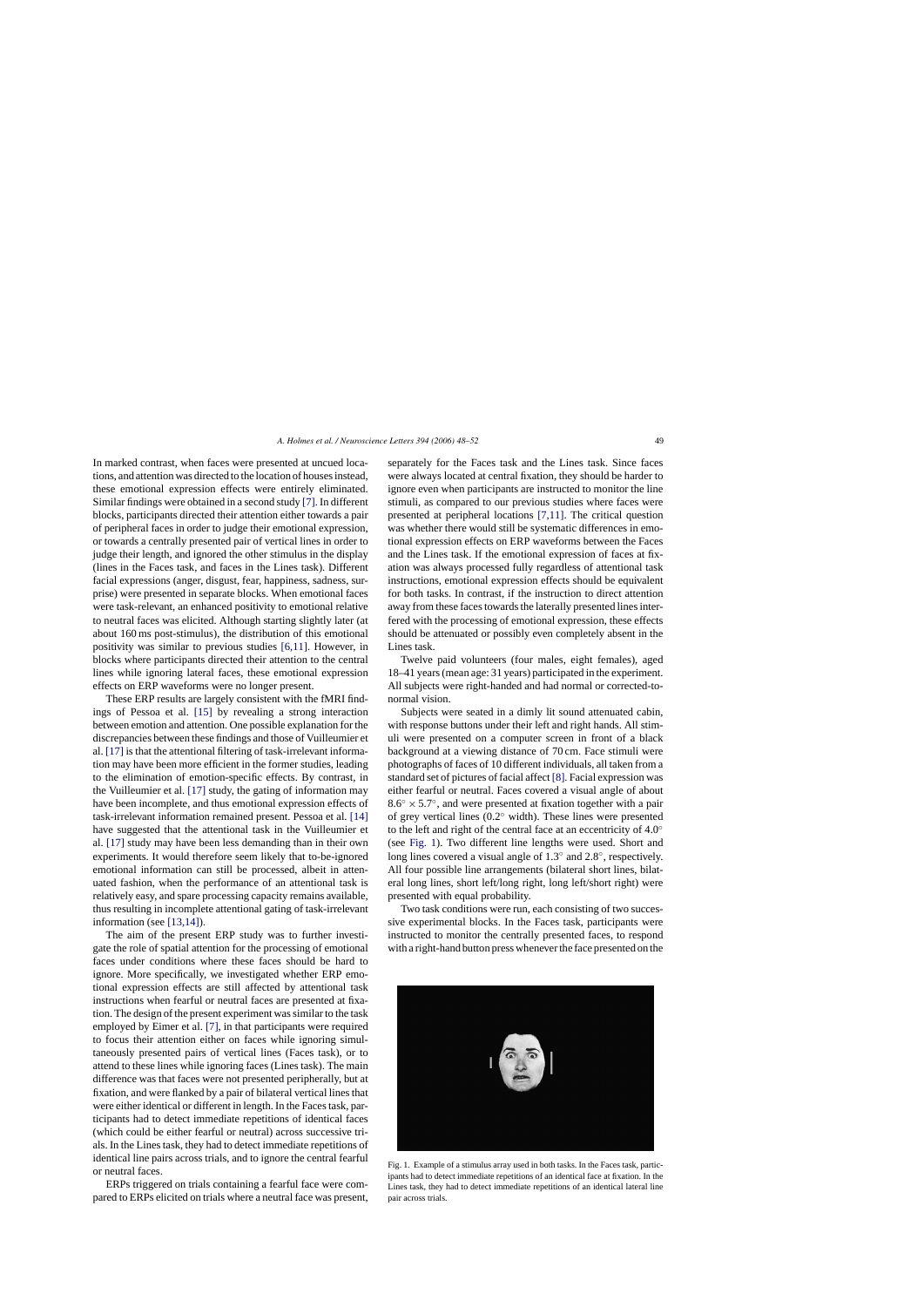<span id="page-2-0"></span>preceding trial was shown again on the current trial, and to ignore the lateral lines. In the Lines task, participants were instructed to monitor these lines, to respond with a right button press when the line arrangement presented on the preceding trial reappeared on the current trial, and to ignore the centrally presented faces. Each block consisted of 92 trials. Stimuli were presented for 300 ms, and were separated by intertrial intervals of 1200 ms. Twelve trials per block were target trials, which contained an immediate repetition of an identical face in the Faces task, and an immediate repetition of an identical line pair in the Lines task. There were no immediate repetitions of task-irrelevant stimuli (faces in the Lines task, and line pairs in the Faces task) across trials. The remaining 80 trials were non-repetition trials (with a fearful or neutral face each presented in random order on 40 trials). Participants were instructed to respond as quickly as possible only to immediate repetitions of the task-relevant stimulus and to maintain central fixation. Short practice blocks were delivered for both task conditions.

Recordings were made from 23 Ag–AgCl electrodes, referenced to linked earlobes. Horizontal EOG (HEOG) was recorded bipolarly from electrodes at the outer canthi of both eyes. Electrode impedance was kept below  $5 \text{ k}\Omega$ . EEG was d.c.-recorded with a sampling rate of 200 Hz and an upper cut-off frequency of 40 Hz. EEG was averaged relative to a 100 ms pre-stimulus baseline for all combinations of task (Faces task versus Lines task) and facial expression (fearful versus neutral). To avoid any contamination with movement-related artefacts, ERP analyses were restricted to non-repetition trials where no manual response was recorded. Trials with eyeblinks (Fpz exceeding  $\pm 60 \,\mu\text{V}$ ) and lateral eye movements (HEOG exceeding  $\pm 30 \,\mu$ V) were also excluded prior to analysis. Artefact rejection led to the exclusion of 24.9% of all non-repetition trials in the Faces task, and of 21.3% of all non-repetition trials in the Lines task. Repeated measures analyses of variance (ANOVAs) were performed on ERP mean amplitudes obtained within successive latency windows (120–160, 160–220, 220–300, and 300–700 ms post-stimulus, respectively). These analyses were conducted separately for lateral electrode pairs F3/4, C3/4, and P3/4, and for midline electrodes Fz, Cz, and Pz, for the factors task, facial expression, electrode site (frontal versus central versus parietal) and hemisphere (left versus right, for lateral electrodes only).

Mean reaction times to immediate stimulus repetitions were faster in the Faces task than in the Lines task (666 ms versus 749 ms;  $t(11) = 4.4$ ;  $p < .001$ ). Reaction times in the Lines task were not significantly affected by the emotional expression of the task-irrelevant face. Participants missed more immediate stimulus repetitions in the Lines task than in the Faces task (22.2% versus  $9.7\%$ ;  $t(11) = 2.9$ ;  $p < .02$ ). False Alarms on non-repetition trials occurred on less than 1% of these trials for both task conditions.

Fig. 2 shows ERPs in response to stimulus arrays containing a fearful face (dashed lines) or a neutral face (solid lines) at fixation, separately for the Faces task (top panel) and the Lines task (bottom panel). As predicted, a sustained positivity was elicited in response to arrays containing emotional faces in the Faces task. This emotional expression effect started at about 160 ms post-stimulus, overlapped with the P2 and N2 compo-





Fig. 2. Grand averaged ERPs elicited in the 700 ms after stimulus onset on nonrepetition (non-target) trials in response to stimulus arrays containing a neutral face (solid lines) or a fearful face (dashed lines). Top: ERPs elicited in the Faces task where faces were task-relevant (attended). Bottom: ERPs elicited in the Lines task where faces were irrelevant (unattended).

nents, and remained present in a sustained fashion during the 700 ms interval shown in Fig. 2. When attention was directed away from the centrally presented faces in the Lines task, longer latency emotional expression effects were strongly attenuated, or entirely absent. In contrast, the early phase of this effect (an emotional positivity superimposed on the P2 component) appeared to remain present when faces were irrelevant.

This was confirmed by statistical analyses. No significant emotional expression effects were found in the earliest analysis window (120–160 ms post-stimulus). In the 160–220 ms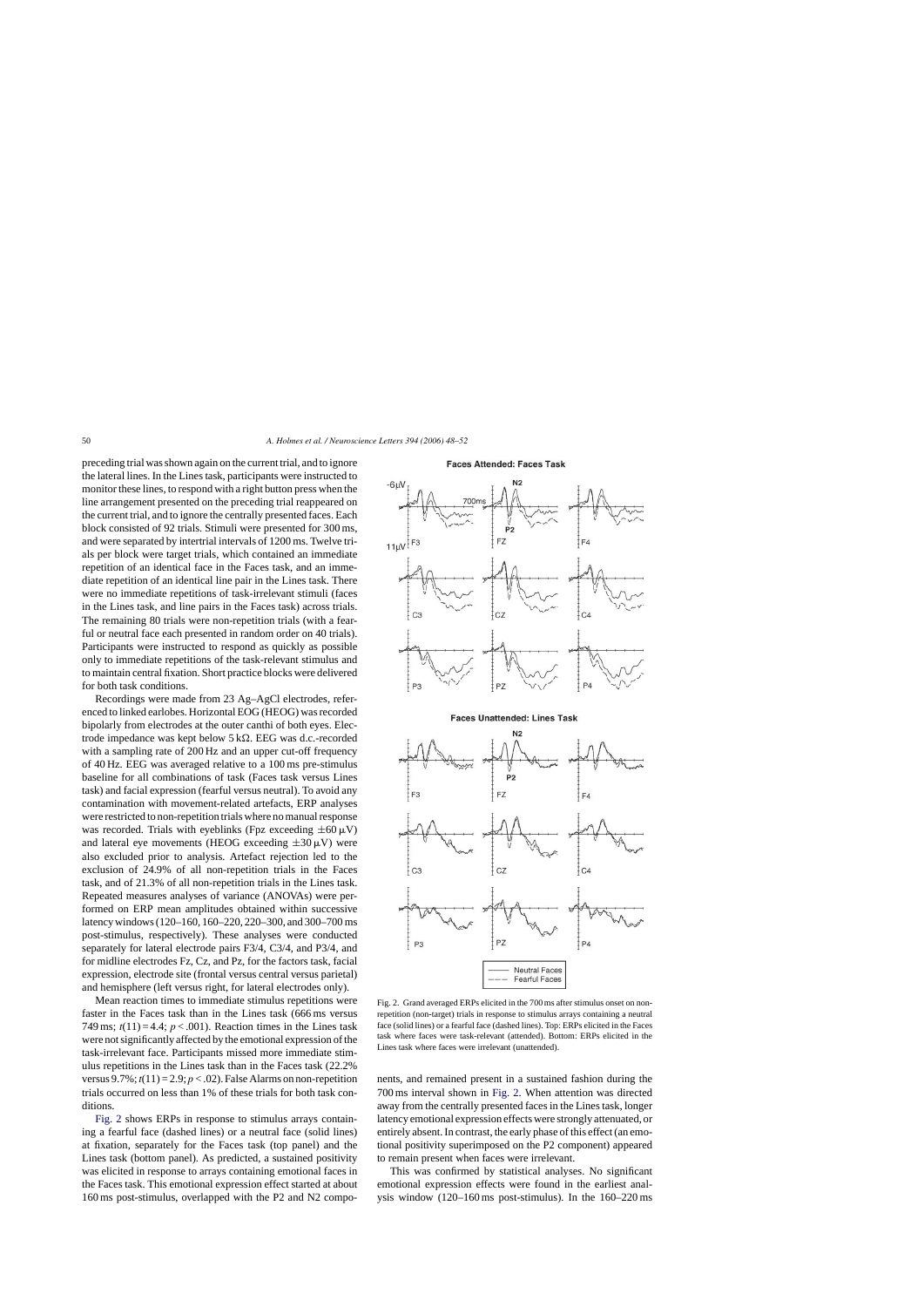post-stimulus interval, significant main effects of facial expression at lateral electrodes  $(F(1,11) = 48.0; p < .001)$  and at midline electrodes  $(F(1,11) = 51.0; p < .001)$  reflected the fact that ERPs to fearful faces were more positive than ERPs to neutral faces. Importantly, there was no indication of any task  $\times$  facial expression interaction, and subsequent analyses confirmed that early emotional positivities were reliably present in the P2 time range not only in the Faces task  $(F(1,11) = 22.8$  and 23.5; both  $p < .001$ , for lateral and midline sites), but also in the Lines task  $(F(1,11)=5.0$  and 6.4; both  $p < .05$ , for lateral and midline sites). At lateral posterior electrodes T5/6 (not shown in [Fig. 2\),](#page-2-0) where the face-specific N170 component is maximal, ERPs in response to fearful faces also tended to be more positive than ERPs triggered by neutral faces during the 160–220 ms measurement interval, although this difference failed to reach significance  $(F(1,11) = 3.6; p < .09)$ .

A very different pattern of results emerged during the subsequent measurement interval (220–300 ms post-stimulus). Although main effects of facial expression were still observed at lateral and midline electrodes  $(F(1,11) = 16.1$  and 13.3; both  $p < .005$ ), these were now accompanied by significant task  $\times$  facial expression interactions ( $F(1,11) = 5.5$  and 6.0; both  $p < .05$ , for lateral and midline sites). Follow-up analyses revealed that significant emotional expression effects were present at both lateral and midline electrodes in the Faces task  $(F(1,11) = 27.7$  and 23.3; both  $p < .001$ ). In contrast, facial expression effects were completely eliminated in the Lines task (both  $F < 1$ ). Essentially the same pattern of effects was also found for the longer latency analysis window (300–700 ms post-stimulus). Again, main effects of facial expression at lateral and midline electrodes  $(F(1,11) = 26.1$  and 16.1; both  $p < .002$ ) were accompanied by task  $\times$  facial expression interactions  $(F(1,11)=11.7$  and 12.0; both  $p < .01$ ). While highly significant facial expression effects were present in the Faces task  $(F(1,11) = 31.3$  and 23.7;  $p < .001$ , for lateral and midline electrodes), no reliable ERP differences between arrays containing fearful and neutral faces were found for the Lines task (both  $F < 1$ ).

Findings from previous studies[\[7,11,15\]](#page-4-0) have shown that the processing of emotional faces is strongly dependent on focal attention. Effects of emotion, as reflected in haemodynamic responses [\[15\]](#page-4-0) or ERPs [\[7,11\],](#page-4-0) were found to be entirely eliminated when attention was focused away from critical emotional stimuli. The aim of the present study was to investigate the limits of this attentional gating of emotional information by studying whether attentional task instructions would even affect the processing of emotional faces when these faces are presented centrally within foveal vision, rather than in the periphery of the visual field, as in previous experiments. ERPs were recorded to stimulus arrays containing centrally presented fearful or neutral faces when these faces were either task-relevant and therefore attended (Faces task), or when they were task-irrelevant because attention was directed towards a pair of bilateral lines instead (Lines task).

When faces were attended (Faces task), emotional faces elicited an enhanced positivity relative to neutral faces, which started at about 160 ms after stimulus onset, and remained present throughout the 700 ms analysis interval. These ERP effects were very similar to the result obtained in the Faces task of our previous study [\[7\],](#page-4-0) where analogous experimental procedures were used, except that faces were presented peripherally, while lines were located close to fixation. They are also in line with other previous findings [\[3,6,11\].](#page-4-0) The critical question was whether these effects would remain unchanged in the Lines task, where attention was directed away from the foveal faces. The early phase of the emotional expression effect observed between 160 and 220 ms post-stimulus was indeed preserved in the Lines task. During this time interval, an enhanced positivity was elicited for trials that contained a fearful face relative to trials where a neutral face was presented, even though participants' task was to monitor the lines. The absence of any task  $\times$  facial expression interaction during this time interval suggests that the initial processing of the emotional expression of foveally presented faces is largely unaffected by attentional task instructions. In marked contrast, emotional expression effects at latencies beyond 220 ms post-stimulus were completely eliminated in the Lines task, suggesting that attentional task instructions had a strong impact on later stages of emotional face processing.

These findings contrast with previous results, which demonstrated an absence of emotional expression effects at early as well as late phases of facial expression processing when attention was directed away from the location of these faces [\[7,11\].](#page-4-0) The main difference between the present experiment and these earlier studies is that faces were now presented centrally within foveal vision, rather than in the periphery of the visual field. It would appear, therefore, that under conditions where emotional facial stimuli are presented foveally, and are consequently more difficult to exclude from attentional processing, early stages of facial expression analysis take place irrespective of current task demands, even when the encoding of these stimuli is irrelevant to the task at hand (i.e., judgments of line lengths). It is only at later, more controlled, stages of facial expression processing that attentional task instructions are effective in inhibiting the further analysis of foveally presented affective information.

In this context, it is interesting to note that Pessoa et al. [\[15\]](#page-4-0) also presented faces in foveal locations, and yet still found strong effects of attention on emotional expression processing, as revealed by fMRI measures. The present findings suggest that these results by Pessoa et al. [\[15\]](#page-4-0) are unlikely to reflect the attentional modulation of very early stages of facial expression processing, but rather attentional effects on longer latency, more sustained aspects of emotional processing, which are elicited in a controlled and task-dependent fashion after an initial rapid analysis of emotional information is completed. Results from another ERP study, which compared effects of attention on foveal versus peripheral non-emotional visual stimuli [\[12\], a](#page-4-0)lso suggest that early stages in the processing of foveal information may remain unaffected by attention. In this experiment, attentional modulations of visual P1 components were only found in response to peripheral events, whereas effects of attention on the subsequent N1 component were present for both foveal and peripheral visual stimuli. These findings highlight the importance of recording electrophysiological responses in addition to